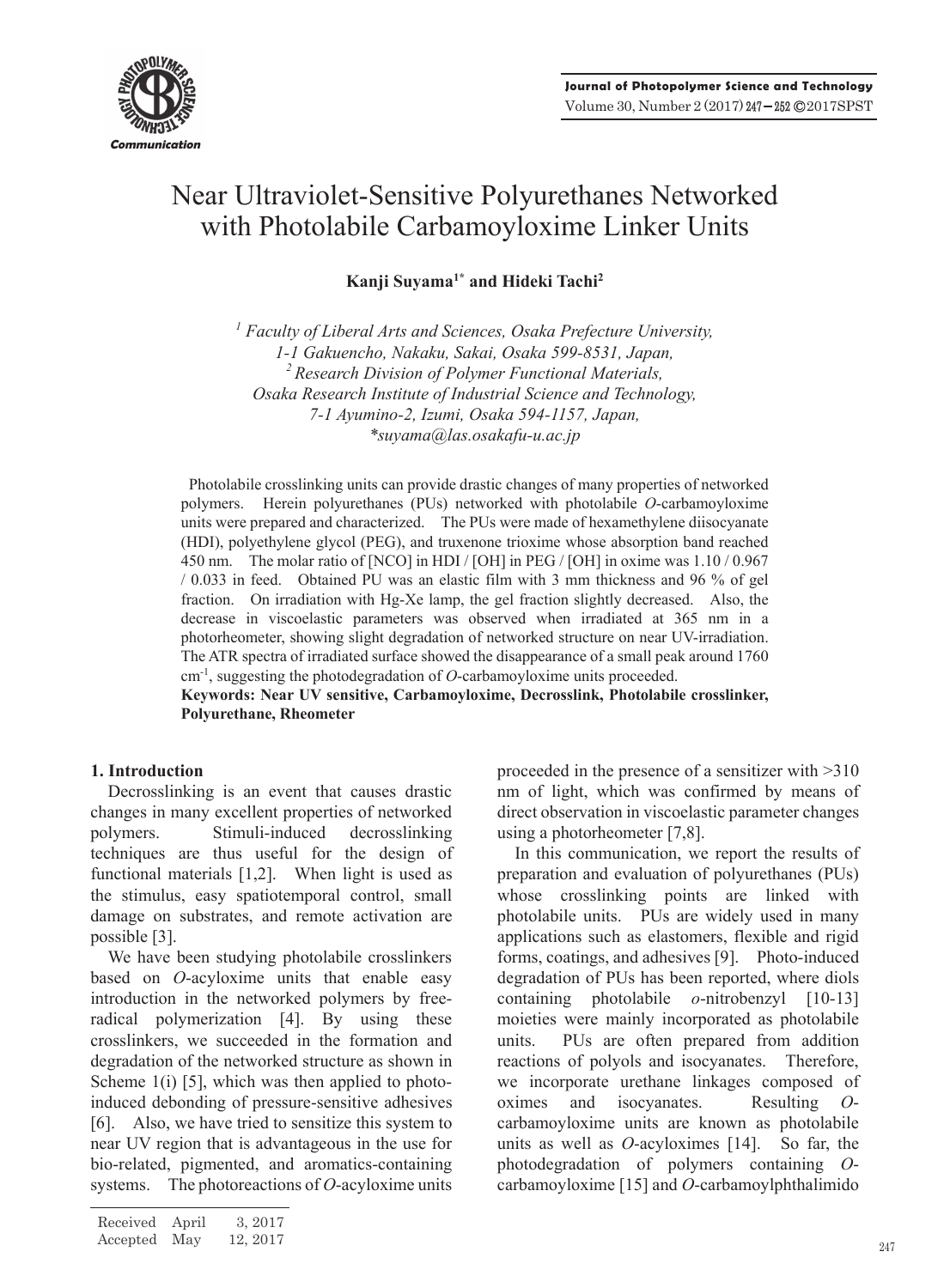

Scheme 1. Proposed formation and photodegradation reactions of polymers in (i) previous and (ii) this work.

[16] units in main-chains was reported. Chae [17], Allonas [18] and their coworkers clarified the aminyl radical formation followed by hydrogen abstraction as shown in Scheme 2 (path i) based on laser flash photolysis studies. Product analyses supported this mechanism and other reactions such as paths (ii) and (iii)  $[19-21]$ .



Scheme 2. Proposed photoreactions of *O*carbamoyloximes in literatures.

As a starting oxime, we selected truxenone trioxime as shown in Scheme 1(ii). Truxenone and its derivatives have been studied as precursors of fullerene fragments [22] and as chromophores of photoinitiators that absorb near UV region of light or two photon photochemistry [23,24]. In the present study, we also used truxene skeleton as a chromophore for near UV region.

#### **2. Experimental**

#### 2.1. Instruments

NMR, UV-vis, IR, and fluorescence spectra were recorded by a Jeol JNM-ECX400, Shimadzu UV2400PC, Jasco FTIR4200, and Jasco FR6500 spectrometers, respectively. Mass spectrum was measured by a Thermo Fischer Scientific Q-Extractive. Melting point was obtained by using a Yanako MT-S3 melting point apparatus. Rheological experiments were performed with a Thermo Scientific HAAKE MARS III rotational rheometer. Light intensity was measured by an Orc UV-M03 illuminometer.

#### 2.2. Materials

Truxenone was obtained by heating indane-1,3 dione in conc. H2SO4 as described in literature [25]. Aliquot was recrystallized from chloroform for UVvis spectra measurement. Pyridine, hexemethylene diisocyanate (HDI), 1,8diazabicyclo[7.4.0]dec-7-ene (DBU), and polyethylene glycol (PEG, average Mn  $\approx$  400) were used as received from Nacalai Tesque (Kyoto, Japan).

#### 2.3. Truxenone trioxime

In a flask, 15.0 g (39.02 mmol) of truxenone, 12.2 g (176 mmol) of hydroxylamine hydrochloride, and 300 mL of pyridine were heated at 100 °C for 24 h. After rotavaping, the mixture was added 200 mL of ionized water and filtered to afford 18.6 g of dark amber powder. Yield: 91.5 %. Melting point: >  $300 \text{ °C}$ . <sup>1</sup>H NMR (DMSO-d<sub>6</sub>): δ 7.41 (6H, s, aromatic), 8.58 (3H, d, aromatic), 9.45 (3H, s, aromatic),  $12.87$  (3H, s, OH). <sup>13</sup>C NMR (DMSOd6): *δ* 122.081, 123.062, 123.885, 124.711, 125.073, 125.131, 130.190, 131.780, 142.776. IR (KBr): 3489, 3464 (asymmetric), 3000 ~ 3500 1633, 1599, 1561, 1454, 1427, 1387, 967 cm<sup>-1</sup>. High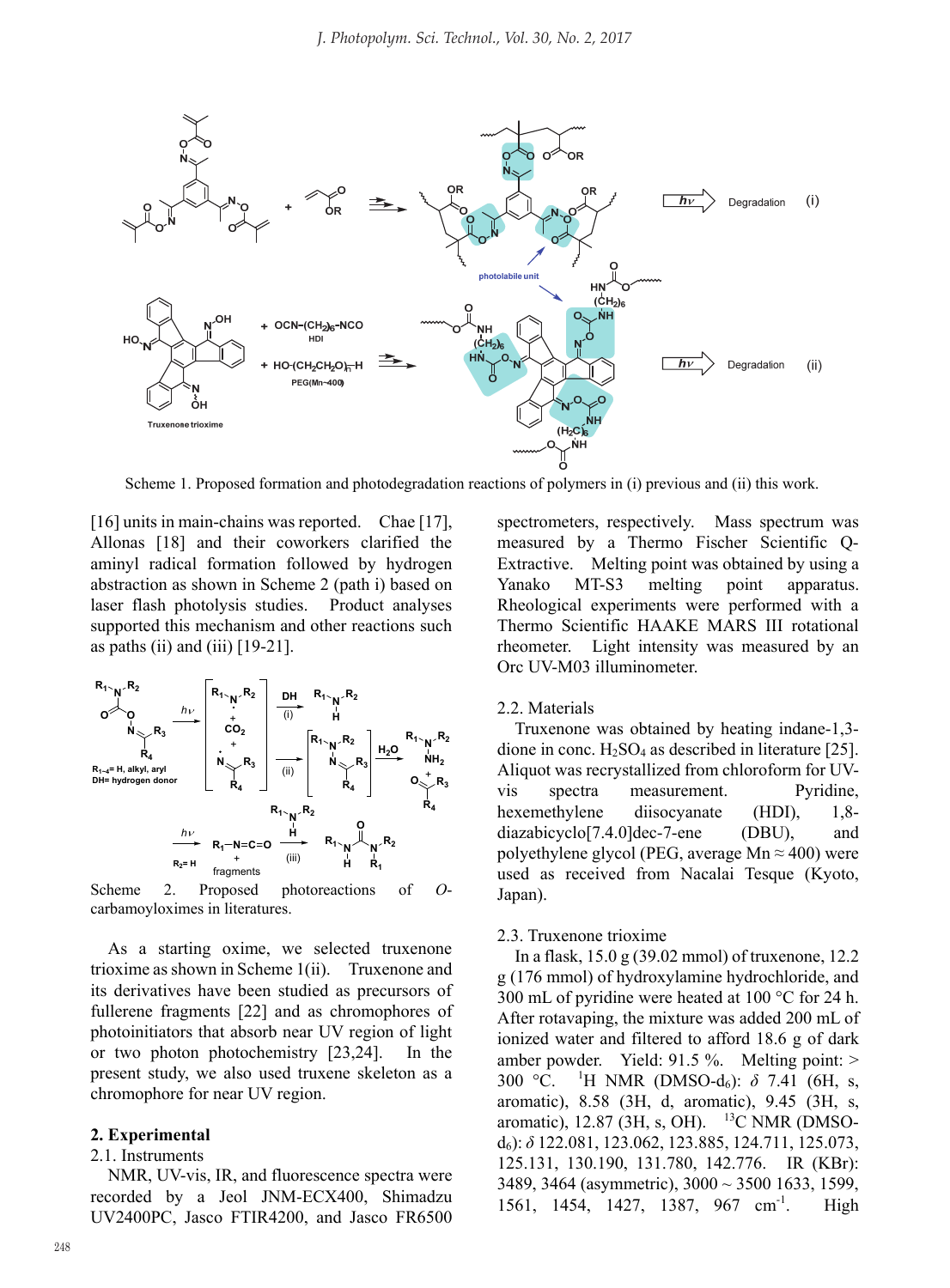Resolution MS(ESI) *m/z*: [*M*+H+ ] calcd for C27H16N3O2 430.1192; found 430.1202. UV (CH<sub>3</sub>OH):  $\lambda_{max}$  249.6 (molar absorption coefficient *ε*: 7.83 x 10<sup>4</sup>), 291.0 (3.51x 10<sup>4</sup>), 337.3 (2.10 x 10<sup>4</sup>), and 365.0 nm  $(1.56 \times 10^4 \text{ L} \cdot \text{mol}^{-1} \cdot \text{cm}^{-1})$ .



Fig. 1. <sup>1</sup>H NMR (DMSO- $d_6$ ) spectrum of truxenone trioxime.

#### 2.4. Preparation of PUs

In a flask, 13.50 g (33.8 mmol) of PEG was dissolved in 10 mL of toluene and heated on a hot plate to remove moisture azeotropically. To the residue, 10 mL of toluene and 2 mL of pyridine was added again and heated until most of solvents were removed. Then, the mixture was cooled to ambient temperature with stirring under  $N_2$  flow, added 334 mg (0.778 mmol) of truxenone trioxime, and 46 μL of DBU using a dispenser. Then, 6.20 mL of HDI (38.34 mmol) was added in one portion, stirred for a few minutes, and cast on a dish made of tetrafluoroethylene-perfluoroalkylvinyl ether copolymer (70 mm x 100 mm). The mixture was soon degassed in a desiccator and stored for 8 days at room temperature. Then the film was removed from the dish and heated at 100 °C on PTFE sheet for  $1 h$ 

#### 2.5. Evaluation of PUs

For the measurement of gel fractions, films were cut into short strips  $(1~3$  mm x ca. 3 mm x  $20~30$ mm, total ca. 250 mg) and irradiated with a Hayashi LA410 mercury xenon lamp. In order to irradiate all sides, the strips were turned occasionally during the irradiation. Then the strips were extracted with chloroform for 2 h using a small Soxhlet kit.

For rheological measurements, sample films (discs) were placed between parallel plates and applied an oscillation with a constant frequency at 1 Hz under a constant strain amplitude ( $\gamma = 0.01$ ) in the rheometer. During the measurement, films were in-situ heated or illuminated at 25 °C with 365

nm LED light which was introduced through a quartz bottom plate. Attenuated total reflection-IR (ATR-FTIR) spectra of the film before and after irradiation were measured using a Jasco ATR Pro450-S attachment (single reflection, angle of incidence: 45°) with a prism of Ge crystal.

#### **3. Results and discussion**

3.1. Synthesis and characterization of truxenone trioxime

Truxenone trioxime could be prepared by heating with excess hydroxylamine in pyridine. Obtained solid showed a <sup>1</sup>H NMR spectral peak at 12.87 ppm due to OH groups in Fig. 1, and had no IR peak at  $1713$  cm<sup>-1</sup> which was found in truxenone due to C=O stretching band as shown in Fig. 2. Although two isomers  $(E, E, E)$  and  $(E, E, Z)$  for three C=N bonds are possible, it is unclear whether these isomers are mixed or not.



Fig. 2. IR (KBr) spectra of truxenone (upper) and truxenone trioxime (lower).



Fig. 3. UV spectra of  $2.0 \times 10^{-5}$  M solutions of truxenone (chloroform) and truxenone trioxime (methanol).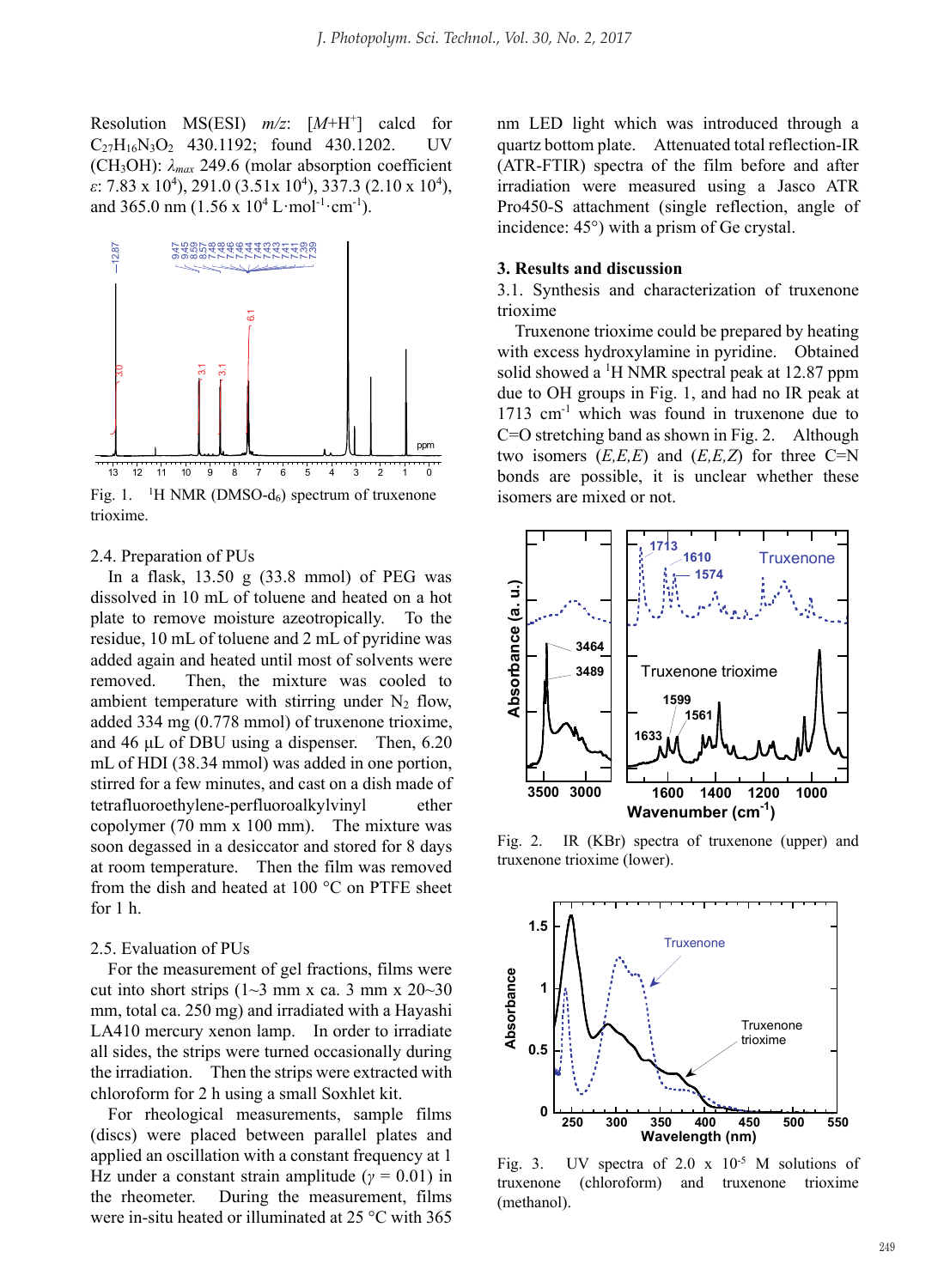**0.1**

Figure 3 shows UV-visible spectra of truxenone and truxenone trioxime. The former showed strong peaks at 304 and 324 nm due to aromatic ketone as literature [26]. Trioxime has not such a strong peak above 300 nm, although absorption band reached 450 nm, and *ε* at 405 and 436 nm were  $3.15 \times 10^3$  and  $1.08 \times 10^3$  L·mol<sup>-1</sup>·cm<sup>-1</sup>, respectively.

Truxenone trioxime emitted fluorescence as shown in Fig. 4. This result suggests that *O*carbamoyloxime units in PUs also emit fluorescence.



Fig. 4. Fluorescence emission (excited at 365 nm) and excitation (excited at 480 nm) spectra of 2.0 x 10-5 M methanol solution of truxenone trioxime .

## 3.2. Synthesis and characterization of PU film

PUs were prepared by addition reaction of HDI with PEG and truxenone trioxime in a molar ratio of [NCO] in HDI / [OH] in PEG / [OH] in oxime  $=$ 1.10 / 0.967 / 0.033. DBU was used as a catalyst instead of conventional organotin compounds according to the literature [27] and worked well for the formation of PUs. Obtained resin was a brownish elastic sheet with ca. 3 mm thickness. The ATR-FTIR spectrum of the PU is shown in Fig. 5, where characteristic peaks due to urethane C=O stretching and N-H bending bands are found around 1730 and 1500 cm<sup>-1</sup>, respectively. In addition, a small shoulder at 1760 cm<sup>-1</sup> is also confirmed.

Thermal property of PU discs was investigated by using a rheometer with in-situ heating. Figure 6 shows the profiles of storage (*G'*) and loss (*G''*) moduli, absolute value of complex viscosity  $(|\eta^*|)$ , and  $tan \delta (= G''/G')$  on heating. The simultaneous decrease in *G'*, *G''*, and  $|\eta^*|$  along with an increase in  $tan \delta$  is found at 50 °C, which is a behavior often observed at grass transition temperature. Above 130 °C, similar but remarkable changes are observed, suggesting thermal degradation proceeded. The latter is consistent with thermal dissociation character of *O*-carbamoyloximes into



isocyanates and oxime as reported previously [21].

Fig. 6. Changes of viscoelastic parameters of nonirradiated PU on heating at 5 °C/min . Sample disc: 3mm thickness.

In order to confirm the networked structure, gel fraction of the PU was measured by extracting with chloroform. Non-irradiated PU showed the gel fraction of 96%, showing the formation of networked structure.

| Table 1. | Gel fractions of PU on irradiation <sup>a</sup> |  |  |
|----------|-------------------------------------------------|--|--|
|----------|-------------------------------------------------|--|--|

| Irradiation time (min) | Gel fraction <sup>b</sup> $(\% )$ |  |
|------------------------|-----------------------------------|--|
|                        | 96                                |  |
| 5                      | 93                                |  |
| 10                     | 92                                |  |
| 25                     | 86                                |  |
| 60                     | 89                                |  |

a) Hg-Xe lamp, light intensity 250 mW/cm2 at 365 nm. b) Weight ratio before and after Soxhlet extraction for 2 h in chloroform .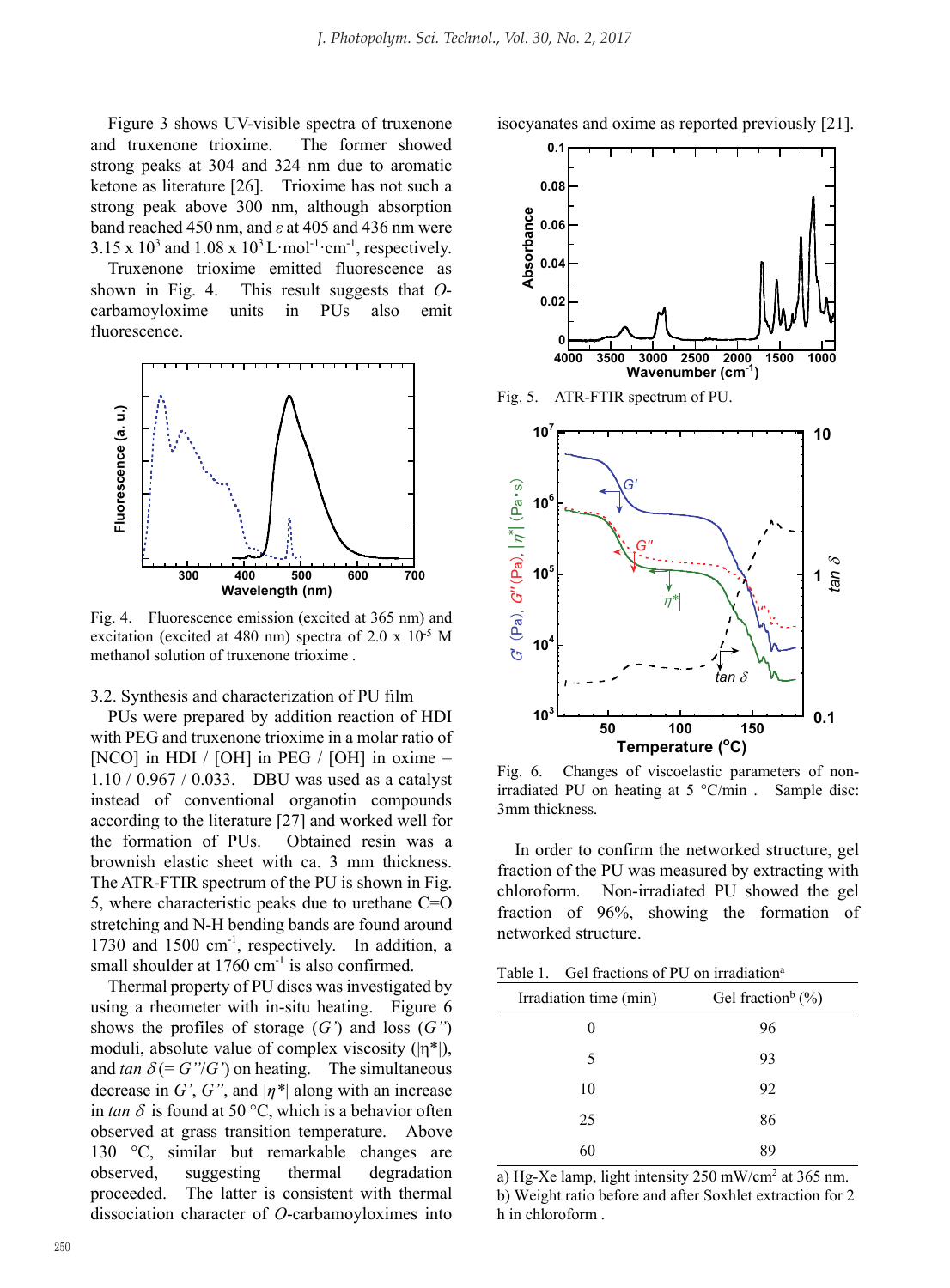PU samples irradiated with Hg-Xe lamp were also applied to Soxhlet extraction, and found that gel fractions tended to decrease on irradiation as shown in Table 1. This result suggests that the slight degradation of PU proceeded on irradiation.

We further investigated viscoelastic parameters changes during irradiation at 365 nm. As shown in Fig. 7, G', G", and  $|n^*|$  gradually decreased on irradiation and finally reduced by 31, 22, and 29 % from their maximum values, respectively. This result was consistent with that obtained from gel fraction measurement, suggesting the slight degradation of networked structure. During the measurement, fluorescence from irradiated side of the PU disc was observed, and its color gradually changed as an increase in irradiation time.

Figure 8 shows ATR-FTIR spectra of the PU disc. A shoulder at 1760 cm<sup>-1</sup> found in non-irradiated PU disappeared after irradiation. These results strongly suggest that the change of chemical structure indicating a peak at  $1760 \text{ cm}^{-1}$  contribute to the degradation of networked structure. This shoulder peak might be assignable to C=O stretching band in *O*-carbamoyloximes, because they appeared at  $1735 \sim 1760$  cm<sup>-1</sup>, depending on its structure [21].



Fig. 7. Changes of viscoelastic parameters of PU on irradiation with 365 nm LED light whose intensity was 41 mW/cm2 .

In this study, irradiated light was absorbed only near the surface due to strong absorption of trioxime units. However, considering the light intensities used in solubility and rheological studies, the photoreaction seems slow. One possible reason is the emission from truxene core which consumes

excited energy and reduces the photoreaction of *O*carbamoyloxime units. Although we have not estimated, the quantum yield of fluorescence might be high. The recombination of *O*carbamoyloxime units after photolysis and the existence of physical crosslinking point might contribute to the slow changes of bulk properties.



Fig. 8. ATR-FTIR spectra of PU discs. Before  $(-)$ , and  $(\cdot \cdot \cdot \cdot)$  after (irradiated side) irradiation.

### **4. Conclusion**

We could prepare networked PU film containing truxeneon trioxime with *O*-carbamoyloxime moieties as shown in Fig. 1. Resulting PU was sensitive to near UV-light, although its solubility and viscoelastic property changes were slow than expected. However, fluorescent and hydrophilic nature might be useful in some applications.

In forthcoming paper, we are planning to clarify the spectral changes of model compound of truxenone-based *O*-carbamoyloxime on irradiation.

#### **Acknowledgement**

We thank to Dr. Hirokazu Hayashi of Chemical Environment Section, Technology Research Institute of Osaka Prefecture for his support in MS measurement, and JSPS for financial aid (KAKENHI Grant Number 25340095).

#### **References**

- 1. M. Shirai, *Prog.Org. Coat.*, **58** (2007) 158.
- 2. C. J. Kloxin and C. N. Bowman, *Chem. Soc. Rev.*, **42** (2013) 7161.
- 3. O. Bertrand and J. –F. Gohy, *Polym. Chem*., **8** (2017) 52.
- 4. K. Suyama and H. Tachi, *J. Photopolym. Sci. Technol*., **27** (2014) 231.
- 5. K. Suyama and H. Tachi, *RSC Adv*., **5** (2015) 31506.